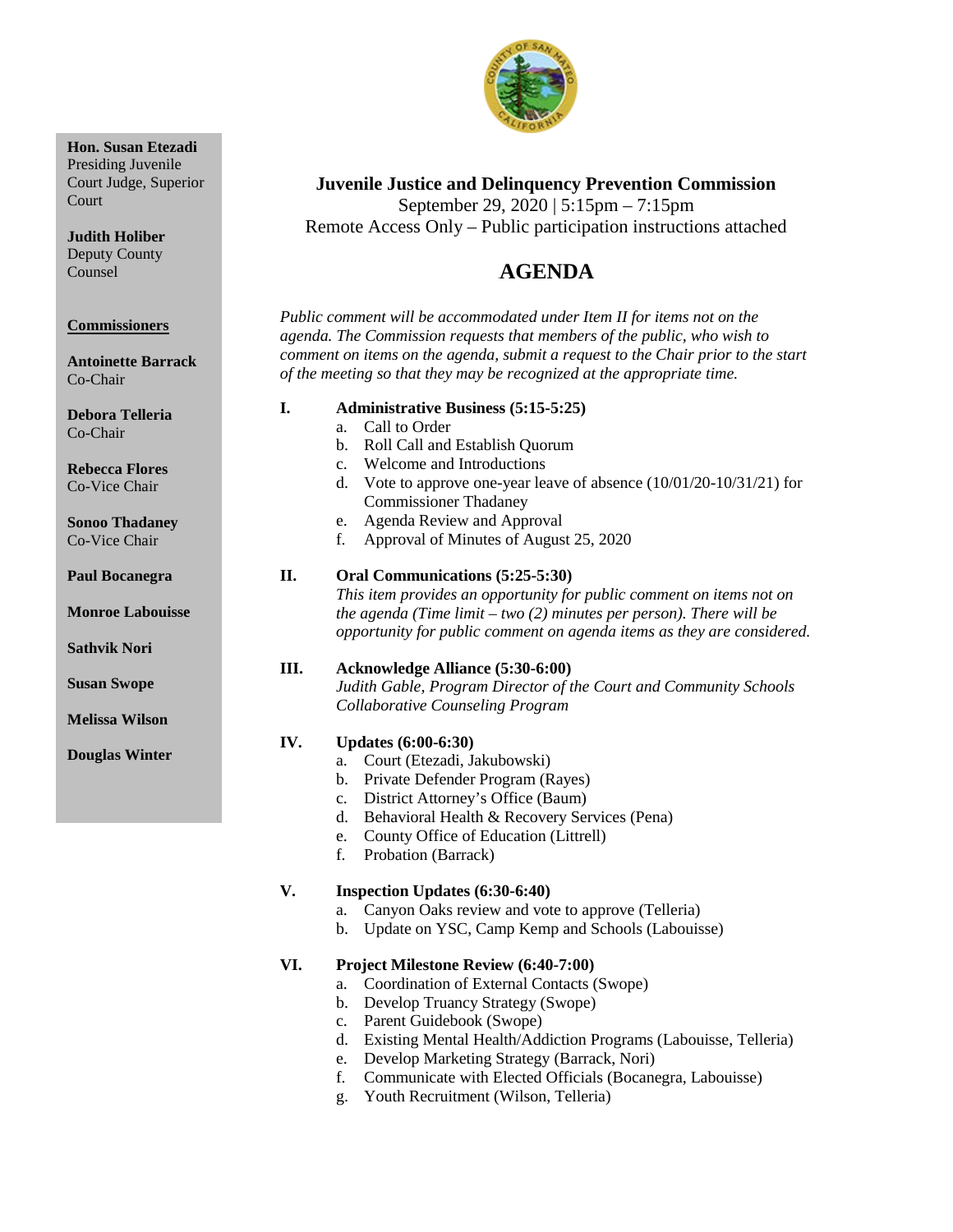

- **VII. Survey of Commissioner Interest in Positions for 2021 (7:00-7:05)**
- **VIII. Youth Commission (Ameya Nori & Austin Willis) (7:05-7:10)**
- **IX. Announcements (7:10-7:15)**

# **JJDPC Meeting, September 29, 2020 – Public Participation Instructions**

Pursuant to the Shelter in Place Orders issued by the San Mateo County Health Officer and the Governor, and the CDC's social distancing guidelines which discourage large public gatherings, the Juvenile Justice and Delinquency Commission's August 25, 2020 meeting will be held remotely with public access available by videoconference.

**Topic:** JJDPC September Meeting

**Time:** September 29, 2020 5:15 PM Pacific Time (US and Canada)

**Join Zoom Meeting** [https://us02web.zoom.us/j/86978348329/](https://us02web.zoom.us/j/86978348329)

**One tap mobile** +16699006833,,86978348329#

**Dial-in** +1 669 900 6833 Meeting ID: 869 7834 8329

For public access, please email JJDPC Co-Chair Debora Telleria at [deborahyder@gmail.com](mailto:deborahyder@gmail.com) for password no later than 4:30 p.m. on September 29, 2020.

We highly recommend you use a computer or iPad type device and activate the camera feature vs. calling in only on audio. To call in via phone (preferably, but not necessarily with a camera), see instructions below.

# **Next Meeting: Tuesday, October 27, 5:15 – 7:15 p.m. Location: To Be Announced**

If you wish to speak to the Committee, please fill out a speaker's slip. If you have anything that you wish distributed to the Committee and included in the official record, please hand it to the County Manager who will distribute the information to the committee members.

MEETINGS ARE ACCESSIBLE TO PEOPLE WITH DISABILITIES. INDIVIDUALS WHO NEED SPECIAL ASSISTANCE OR A DISABILITY-RELATED MODIFICATION OR ACCOMMODATION (INCLUDING AUXILIARY AIDS OR SERVICES) TO PARTICIPATE IN THIS MEETING, OR WHO HAVE A DISABILITY AND WISH TO REQUEST AN ALTERNATIVE FORMAT FOR THE AGENDA, MEETING NOTICE, AGENDA PACKET OR OTHER WRITINGS THAT MAY BE DISTRIBUTED AT THE MEETING, SHOULD CONTACT SECRETARY TONY BURCHYNS (650) 312-8878 AT LEAST 72 HOURS BEFORE THE MEETING AS NOTIFICATION IN ADVANCE OF THE MEETING WILL ENABLE THE COUNTY TO MAKE REASONABLE ARRANGEMENTS TO ENSURE ACCESSIBILITY TO THIS MEETING AND THE MATERIALS RELATED TO IT. ATTENDEES TO THIS MEETING ARE REMINDED THAT OTHER ATTENDEES MAY BE SENSITIVE TO VARIOUS CHEMICAL BASED PRODUCTS.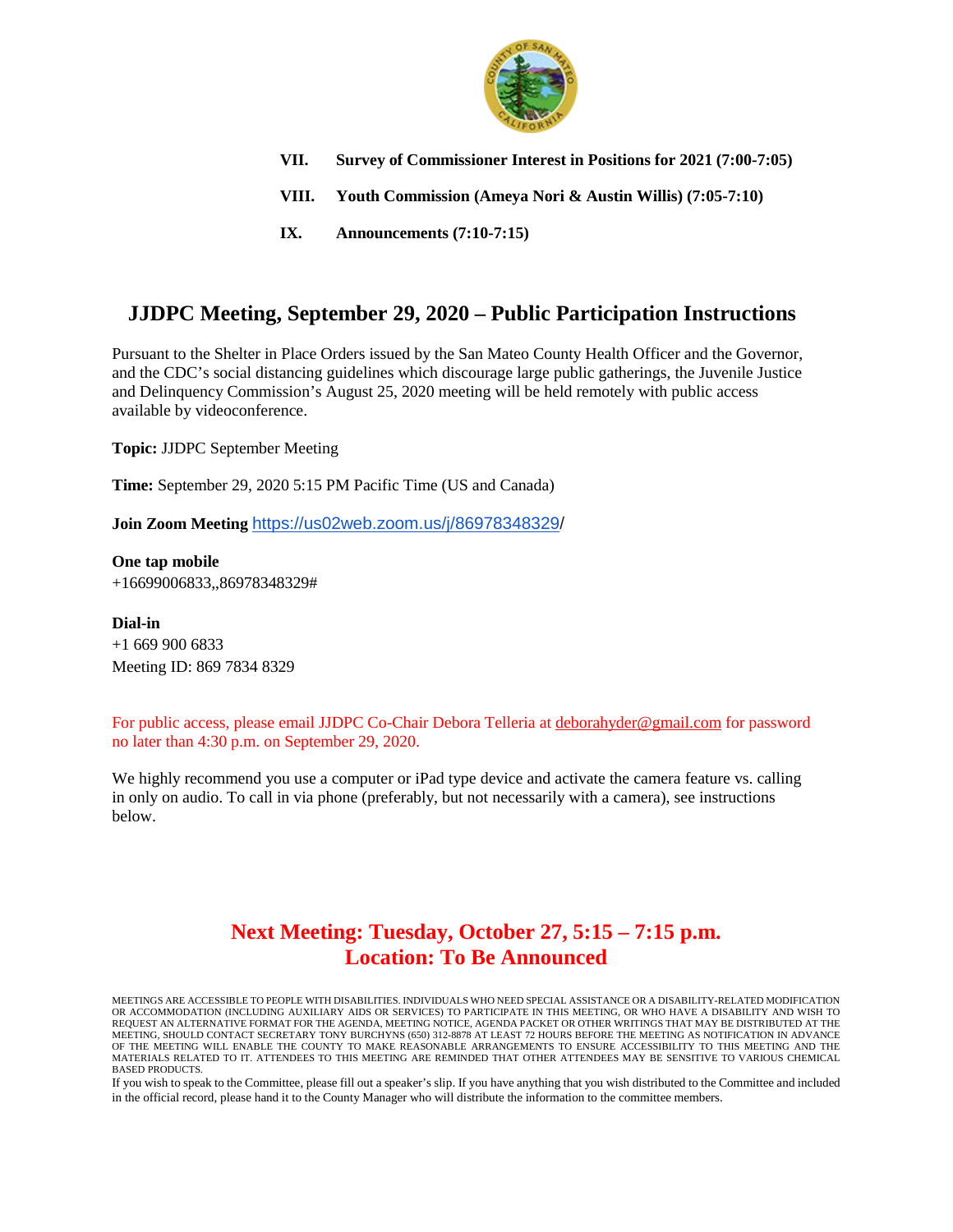

# **Minutes of the Juvenile Justice & Delinquency Prevention Commission**

**August 25, 2020 | 5: 15-7:15 pm Remote Meeting**

# **MINUTES**

**Commissioners Present:** Co-Chair, Debora Telleria; Co-Vice Chair, Rebecca Flores; Michele Gustafson; Monroe Labouisse; Sathvik Nori; Susan Swope; Melissa Wilson; Douglas Winter

**Commissioners Absent**: Toni Barrack; Co-Chair, Co-Vice Chair, Sonoo Thadaney; Paul Bocanegra

# **Additional Attendees:**

Sophia Brink – Supervisor Canepa's Office Jenee' Littrell – SMC Office of Education Sargent Kimber Joyce – San Mateo Police Dept Youth Services Unit

Judge Susan Etezadi – Juvenile Court Aurora Pena – Behavioral Health & Recovery Services Ron Rayes – Private Defender Program Ally Hoppis – Behavioral Health & Recovery Services Ligia Zun – Commission on Disabilities Kate Heister – Fresh Lifelines for Youth (FLY) Mimi Page – Deputy Probation Manager

# **I. Administrative Business:**

- **a. Call to Order:** Co Chair Telleria called meeting to order at 5:15 p.m.
- **b. Roll Call and Establish Quorum:** A quorum was established at 5:20 p.m.
- **c. Welcome and Introductions**
- **d. Commissioner Resignation:** Commissioner Gustafson resigned effective 8/25/20
- **e. Agenda Review: Approved** as distributed.
- **f. Approval of Minutes** of July 28, 2020: **Approved** as amended.
- **II. Oral Communication:** *None*

# **III. San Mateo Police Department Youth Services Unit**

- Youth Services Unit consist of: Juvenile Diversion Program, Police Activities
- League (PAL), School Resources Officers, and Police Explorers Program
- Partners with community-based organizations that are both clinical, educational and law enforcement based
- Diversion program only offered for misdemeanor offenses
- Youth who successfully complete the program can have their record sealed when they are 18
- Follow up after completing the program includes three and six-month check-ins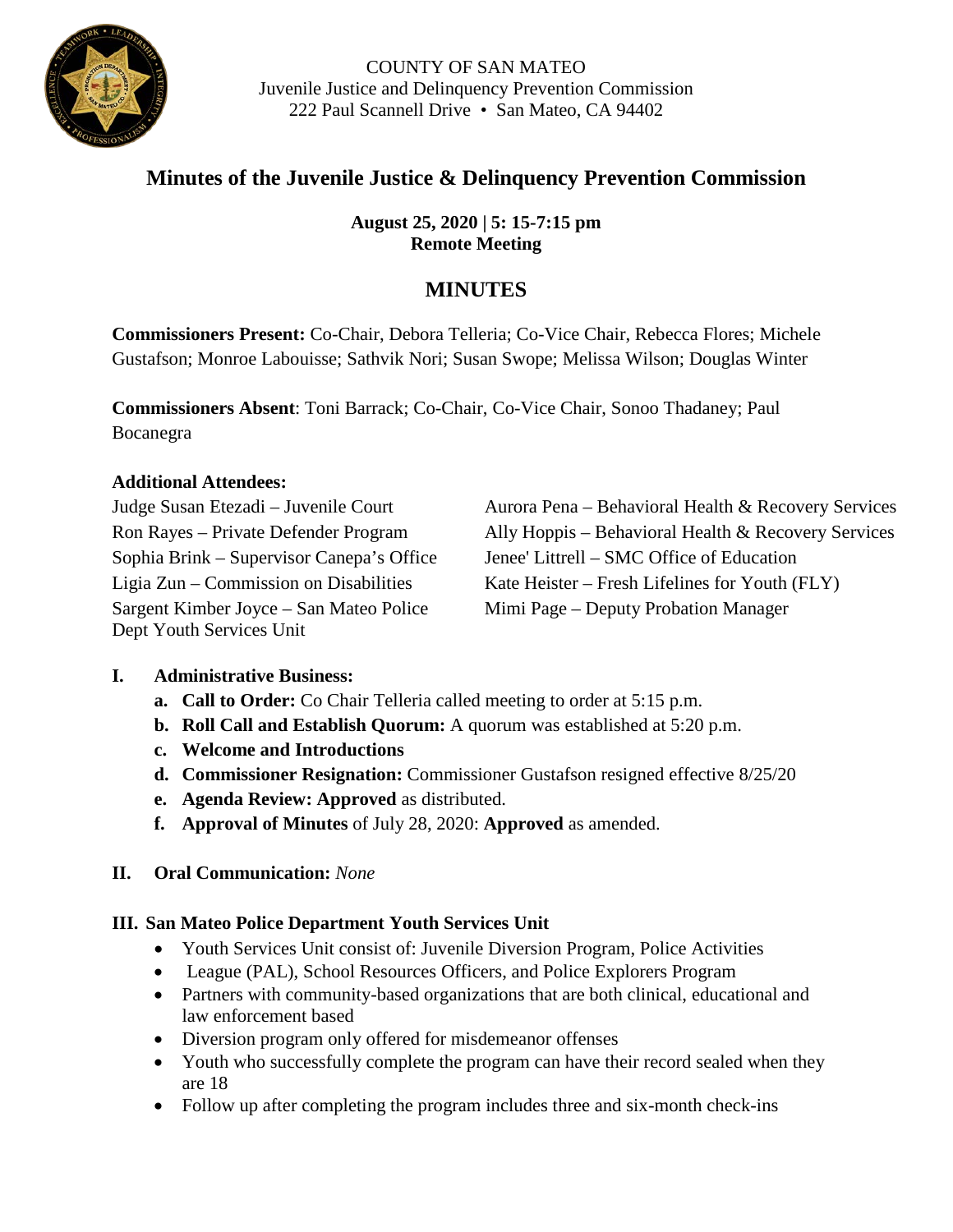

- Diversion program has a 90% success rate
- Only available to San Mateo City youth

# **IV. Department Updates:**

- **a. Juvenile Court** (Etezadi)
	- San Mateo County Court has not shut down since the beginning of the pandemic
	- Resources are limited, but the Court is still in operation
	- Time no waived cases are still being held
	- Court is caught up with their cases and hearings
	- Zoom is available in both court rooms and is available for hearings
	- Court hearings mostly via Zoom; in person available if requested
	- Transparent masks are now available for people who are testifying
	- Currently 19 youth in Juvenile Hall
	- Clerk's office is now open

# **b. Private Defender Program** (Rayes)

- Business as usual
- Hearings have not been delayed
- Both in person and no contact visits with clients are available at the YSC
- **c. Behavioral Health & Recovery Services** (Pena & Hoppis)
	- Continue to provide services to the youth in the hall via TeleHealth
	- There are additional counseling services to youth affected by the fires
- **d. County Office of Education** (Littrell)
	- None of the schools in San Mateo County are able to provide in person learning right now because it is on the watch list
	- 14 Transitional Kindergarden- $6<sup>th</sup>$  grade schools have submitted waivers to begin in school learning. Waivers are approved by the County Office of Education, public health and the state
	- There is guidance on how to safely call back small groups of students, especially students with special needs, IEPs and English learners
	- Currently 40 youth in court and community schools (Hillcrest, Canyon Oaks and Gateway), all via distance learning
	- There is state guidance on how to tract attendance and engagement levels
	- Partnered with community college offices to train 260 teachers this summer in a robust two-week training on distance learning
- **e. Probation** (Telleria)
	- 19 youth at YSC, one girl at Camp Kemp, and six in Girls Empowerment Program as of 8/21
	- Girls in camp have been going to YSC to sleep. They are not searched when they enter YSC and go back to camp in the early morning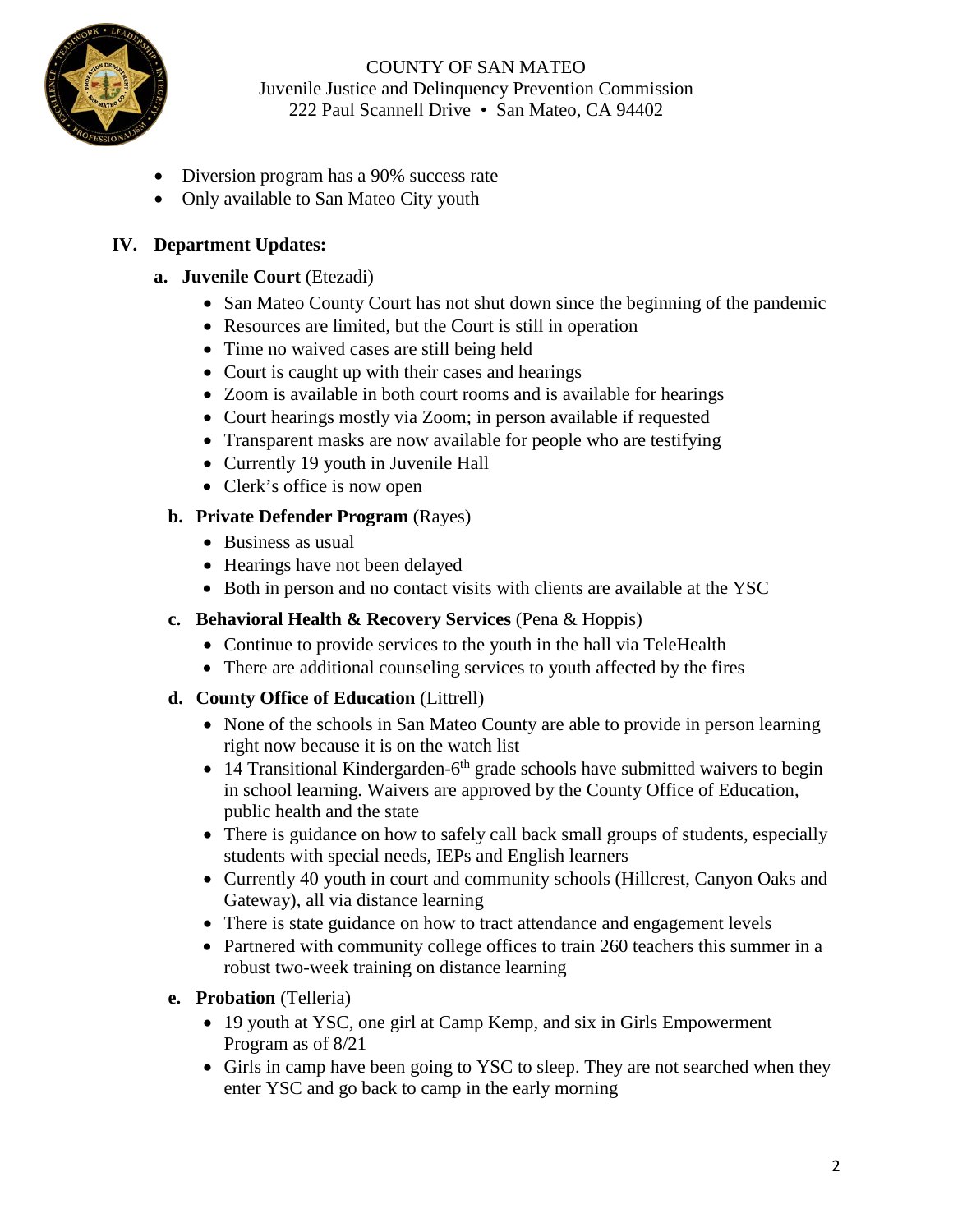

- No COVID Cases
- Weekly education programs on Coronavirus
- Newly admitted youth are tested at 72 hours and on day 12. Follow CDC guidelines, with youth in "bubbles" until they join the general population
- Most family visits still virtual, maybe 2-3/week in person
- Most professional visits and programming are virtual
- Teachers and students are onsite in separate classrooms, with teachers teaching remotely from separate classroom
- 114 youth are in intake/assessment center/diversion process and 246 youth are on supervised probation
- Probation youth receive mostly virtual programming, including Victim Awareness and counseling
- Community Care program is running, modified by air quality issues
- Independent study through a community college resource center is an opportunity that can be explored.

# **V. Inspections Update**

**a.** All inspections are in process. Canyon Oaks team waiting for additional documentation, otherwise inspection is complete.

# **VI. Strategic Project Milestone Reviews**

- **a. Develop Truancy Strategy** (Swope)
	- Held two meetings and will have another meeting soon to discuss the survey instrument for the school districts
- **b. Parent Handbook** (Swope)
	- Working with Patrick Broderick, the designer for the Office of Education
	- Probation received the funds in their account (project cost is \$8,500)
	- Tony Burchyns is helping with the logistics and has found a printer and translator
	- Digital versions will be available on the Probation and Commission websites.
- **c. Describe Existing Transition Programs** (Labouisse, Telleria)
	- Still investigating organizations and hope to provide a report in October
	- Conducting in person interviews
- **d. Marketing Strategy** (Gustafson, Barrack, Nori)
	- Elevator pitch and bios have been finalized
	- Working on final deliverable to present in September
	- Have put together an intro packet with bios, our elevator pitch and summary of strategic plan
	- Working with Tony Burchyns to get an updated version of the website implemented ASAP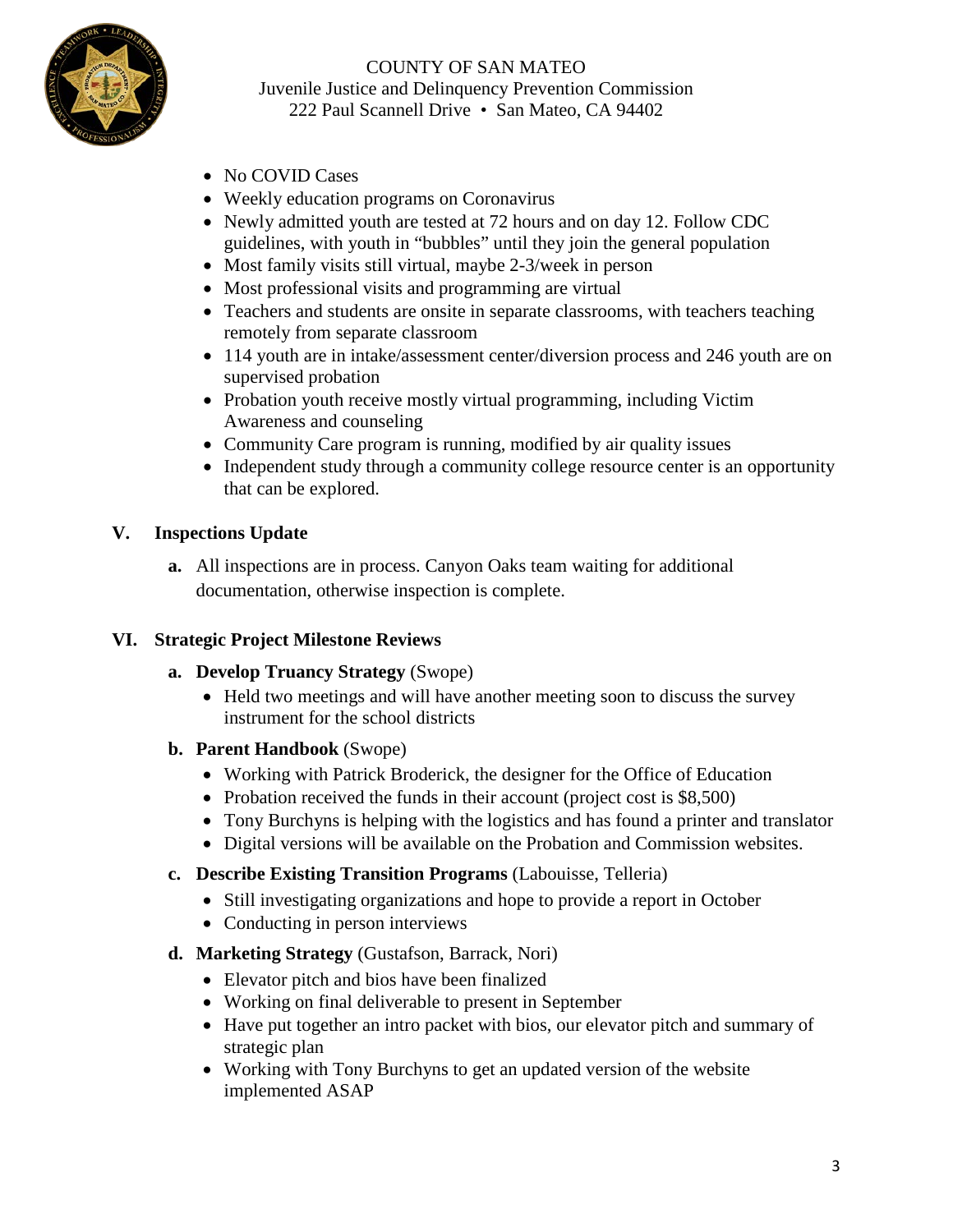

- **e. Elected Officials** (Bocanegra, Labouisse)
	- Reached out to Mayor Howard in Redwood City, has not responded but will follow up
	- Will reach out to Supervisors Pine and Slocum and the Mayor of East Palo Alto and South San Francisco

Met with Supervisor Canepa and discussed our strategy. Canepa challenged our strategy and asked us to explore reimagining the YSC. He will be the board president next year and would like to work o this issue.

**VII. Youth Commission** (Nori)**:** *No update*

**VIII.Announcements:** *None*

Meeting adjourned 7:10 p.m.

**Next Meeting: Tuesday, September 29, 2020**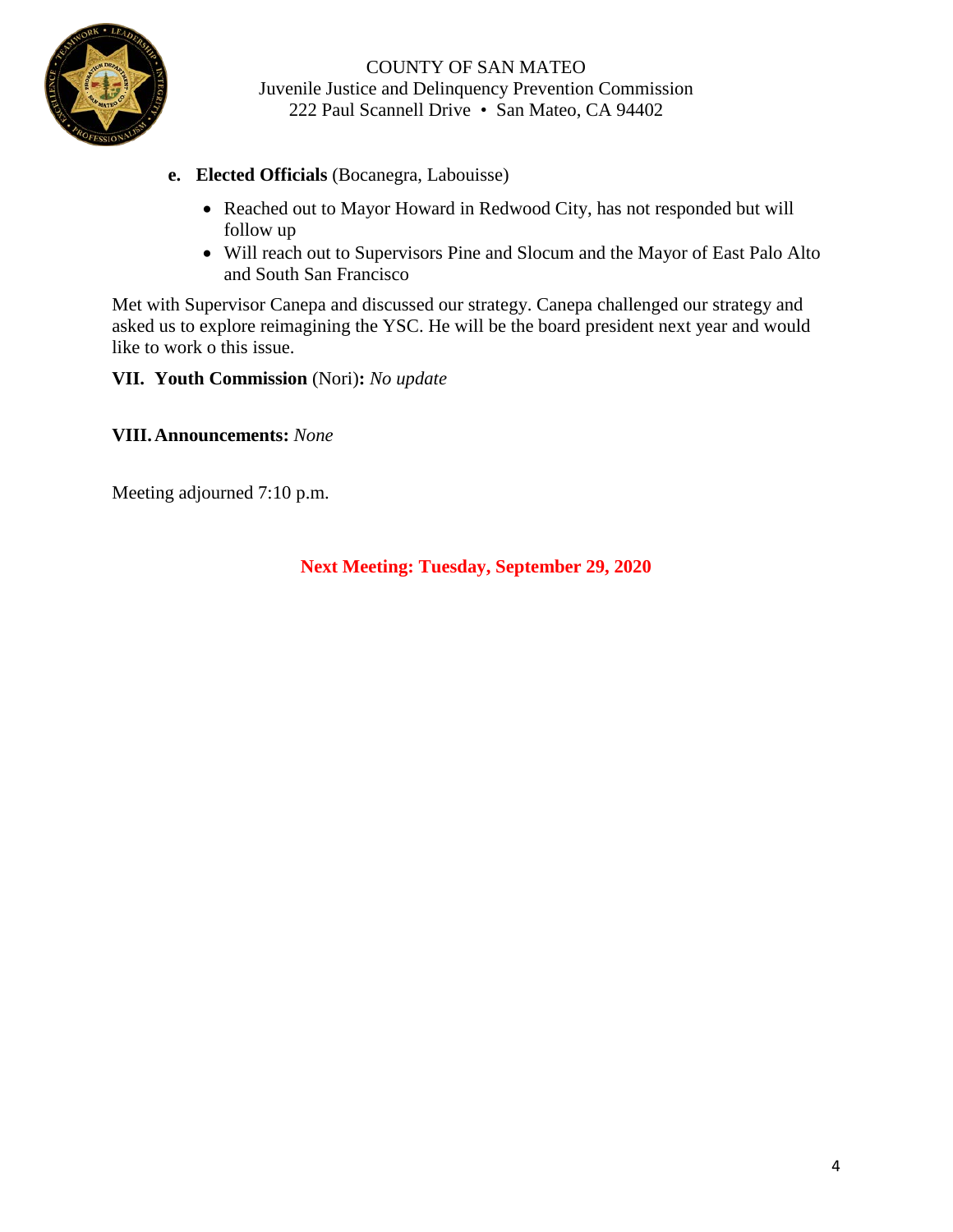# Juvenile Justice and Delinquency Prevention Commission San Mateo County, California

# Group Home Inspection

| Facility Name: Canyon Oaks Youth Center                                                           | Facility Capacity: 12 (11 during COVID-19) |  |
|---------------------------------------------------------------------------------------------------|--------------------------------------------|--|
| Address: 400 Edmonds Rd, Redwood City, 94062                                                      | Phone Number: 650-839-1810                 |  |
| Date of Inspection: 8/11/2020                                                                     | Date of Last Inspection: 6/10/2019         |  |
| <b>Annual Population: Varies</b>                                                                  |                                            |  |
| Current Population: 9 youth as of 8/11/20, with one youth moving to foster home on 8/14/20.       |                                            |  |
| <b>Contact Person: Victoria Valencia, Supervising Mental Health Clinician</b>                     |                                            |  |
| Facility Commission Inspection Team: Debora Telleria, Sathvik Nori, Doug Winter                   |                                            |  |
| <b>School Commission Inspection Team: Melissa Wilson, Susan Swope</b>                             |                                            |  |
| Presiding Juvenile Court Judge: Hon. Susan Etezadi                                                |                                            |  |
| <b>Facility Overview</b>                                                                          |                                            |  |
| Canyon Oaks is a co-ed STRTP facility offering comprehensive services to youth ages 12 through 18 |                                            |  |

years with serious emotional and behavioral challenges. Youth in the Canyon Oaks program can also be AB12 youth (extended foster care). Each resident receives individual services to meet their needs and circumstances. Youth are referred to Canyon Oaks Youth Center by Juvenile Probation, Youth and Family Services of San Mateo County and by school districts throughout San Mateo County per the IEP process. Before placement residents are certified by the County's Interagency Placement Review Committee as a youth who requires residential treatment services at an STRTP that provides intensive mental health services. The objective of the program is to help youth reduce symptoms, gain stability and transition into the least restrictive setting in which they can succeed. The typical resident spends one year at Canyon Oaks.

## EXECUTIVE SUMMARY

Commendations: Canyon Oaks is a well-run STRTP with caring staff who are trained in trauma informed practices. They have made the necessary adjustments to keep staff and residents safe during the Covid-19 pandemic. The residential staff have worked hard to compensate for the loneliness and boredom created by the lack of visitors and community outings. There have been no reported Covid-19 cases at the facility.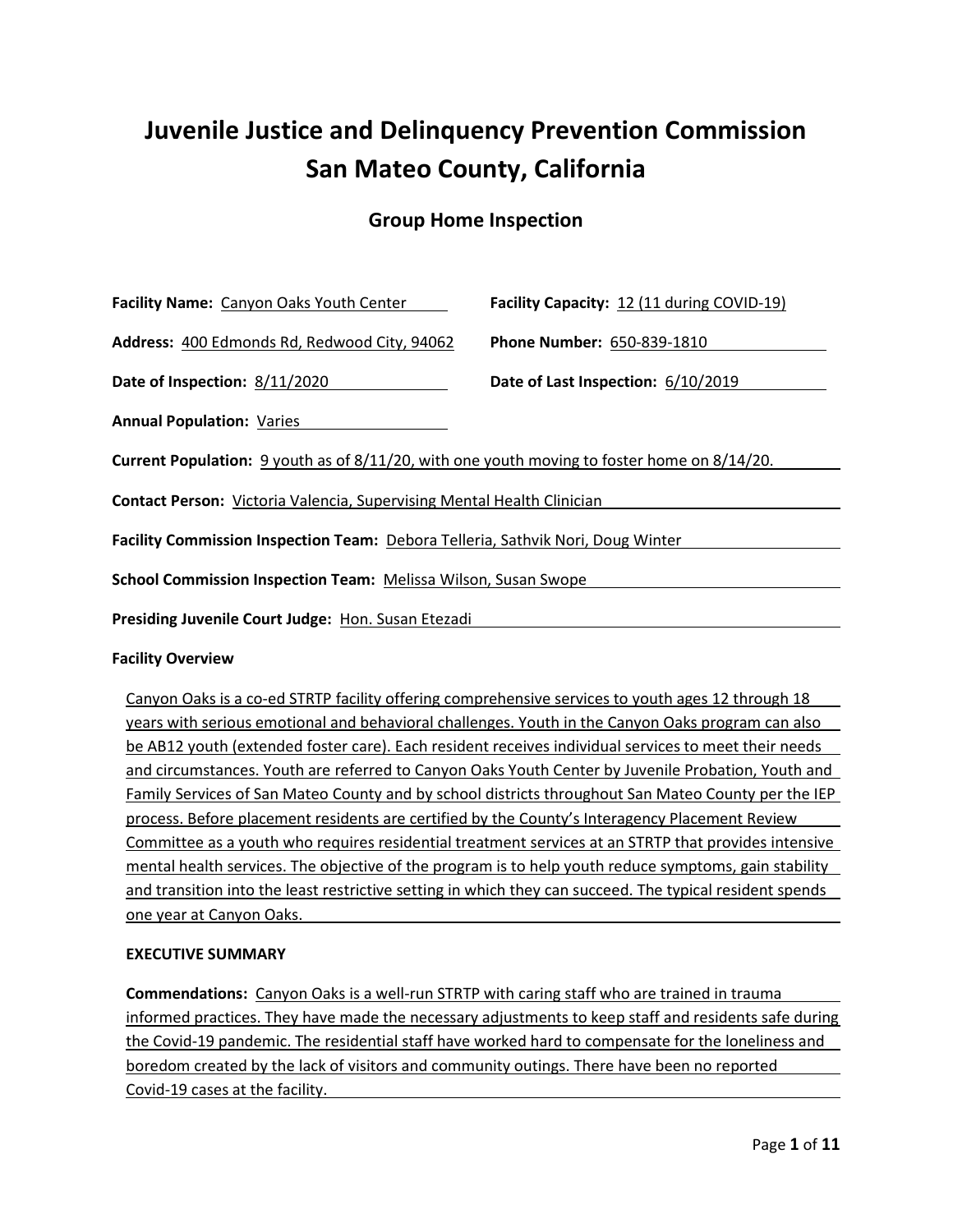The JJDPC inspection was conducted virtually this year to keep the staff and residents safe. We met with the Supervising Mental Health Clinician, the Clinical Services Manager and three youth. We observed mutual respect and good rapport between the youth and the staff. Their impressive 2020 Resident's Handbook is comprehensive and easy to navigate.

Concerns & Recommendations Funds are needed to replace the grass and outside play area. Access to family and services are limited because of COVID-19 and continued effort is required to address these challenges.

Response to COVID-19: Canyon Oaks has had to restructure some of their programming because of COVID-19. Because of the pandemic, home visits, outings, family counseling and visits have all been cancelled. Youth are still allowed to go on hikes with staff. All staff are required to wear a mask, although the youth do not have to wear a mask. The facility has increased its regular cleaning and its process for receiving packages. Despite the pandemic, several of the residents have graduated from high school and middle school and some have returned home. Residents will attend school in the fall, but the teachers will teach from a remote location. They hope to have teachers back in the classroom by Labor Day.

#### REPORTS

**Ø** Visiting

| <b>Fire Inspection Report:</b> | ⊠ Yes □ No                 | Date: 12/19/2019                        |                                                  |
|--------------------------------|----------------------------|-----------------------------------------|--------------------------------------------------|
| Comments: No violations found  |                            |                                         |                                                  |
| <b>Resident's Handbook:</b>    | ⊠ Yes □ No                 |                                         | Date: Updated in 2019 (including Spanish version |
| <b>Licensing Inspection:</b>   | ⊠ Yes □ No                 | Date: 11/19/2019                        |                                                  |
| <b>AREAS REVIEWED</b>          |                            | Rating Level: No deficiencies noted.    |                                                  |
| <b>Quality of Life</b>         | <b>Programs</b>            |                                         | <b>Persons Interviewed</b>                       |
| $\boxtimes$ Physical Buildings | $\Box$ Education           |                                         | ⊠ Youth                                          |
| ☑ Meals/Nutrition              | ☑ Vocational/Employability |                                         | ☑ Director                                       |
| ⊠ Mental Health                | $\Box$ Community Service   |                                         | $\Box$ Youth Supervisor/Staff                    |
| ☑ Physical/Dental Health       |                            | $\boxtimes$ Individual/Group Counseling | $\Box$ Food Services Staff                       |
| $\boxtimes$ Religious Services | ⊠ Substance Abuse          |                                         | ☑ Other: Clinical Services                       |
| $\Box$ Volunteer Involvement   | $\Box$ Other: N/A          |                                         | Manager                                          |

Page 2 of 11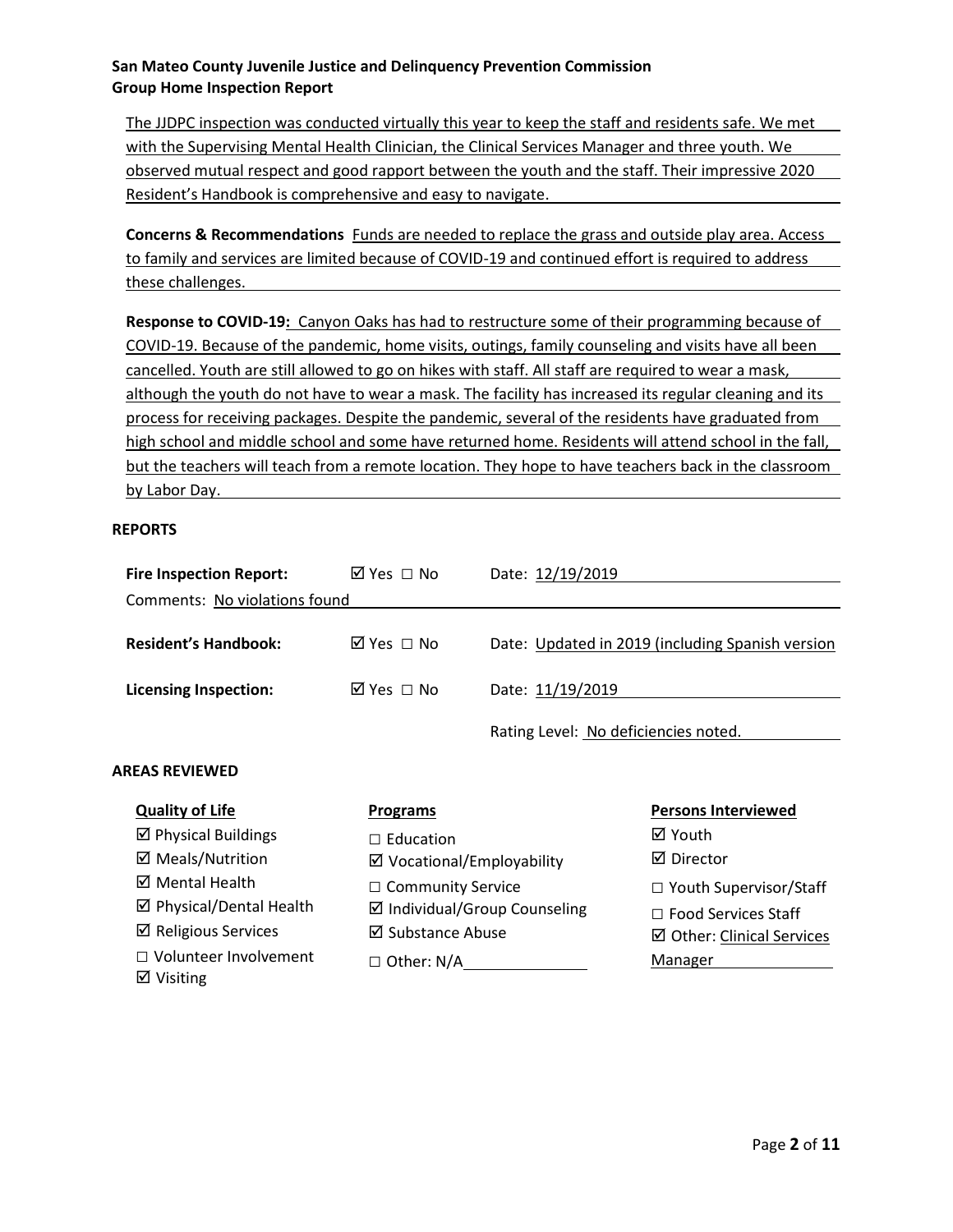#### GENERAL INFORMATION

Target population of youth: Youth with serious emotional and behavioral challenges. Canyon Oaks has always been a facility providing high levels of service to meet the needs of this population. The levels of service have not changed as a result of the STRTP licensing.

Age range of youth: The residents can range in age from 12 to 19. Younger age is rare, but the facility can accommodate youth of that age. Youth who are 18 or 19 are eligible through AB12.

Youths' home counties & number of youth per county: Canyon Oaks only take youth from San Mateo County.

Pre-Plan for Emergencies: Yes □ No Date of Last Drill:

Comments:

#### STAFFING

Describe staff specialties: Seventeen full-time residential counselors (RC), thirteen relief residential counselors, two full time therapists, one occupational therapist, one part-time AOD therapist, one art therapist, one program specialist (therapist), one unit chief (therapist), one clinical services manager, one medical office specialist, one consulting psychiatrist (10 hours/week) who is onsite Wednesday and Fridays, one cook, one teacher and one para educator.

Describe staff including numbers, background, ethnicity, language: Most staff have been with Canyon Oaks for a long time, with the exception of clinicians which turn over more frequently. Four to six RCs are bilingual in English and Spanish. One RC speaks Tongan. Canyon Oaks always has one Spanish speaking therapist.

Educational requirements for staff: A bachelor's degree is now required; several staff members have master's degrees. The clinical staff members are professionally licensed.

Training provided for staff: 40 hour new hire training for residential counselors includes: Automated Time Keeping System (ATKS), BHRS Confidentiality & HIPPA for Mental Health and AOD, Critical Incident Management & Mandated Reporting, County of San Mateo Code of Conduct (Ethics), Compliance Training for BHRS 2014, Blood Pathogen: Exposure in the Workplace, Hazcom: What You Need to Know, Back Safety, Pro-ACT and Restraint Certification, Adult First Aid, CPR, and AED, Effectively Working with Interpreters, Introduction to Incident Command System and National Incident Management System/NIMS (ICS-100/ICS -100). All staff members have to take 40 hours of annual training, including CPR and PRO Act training (20 hours). Administrative staff have to take an additional 40 hours of training every other year. This in addition to any continuing education required to keep their clinical licenses up to date.

#### Staff to Youth Ratio

Awake: 3-6 RCs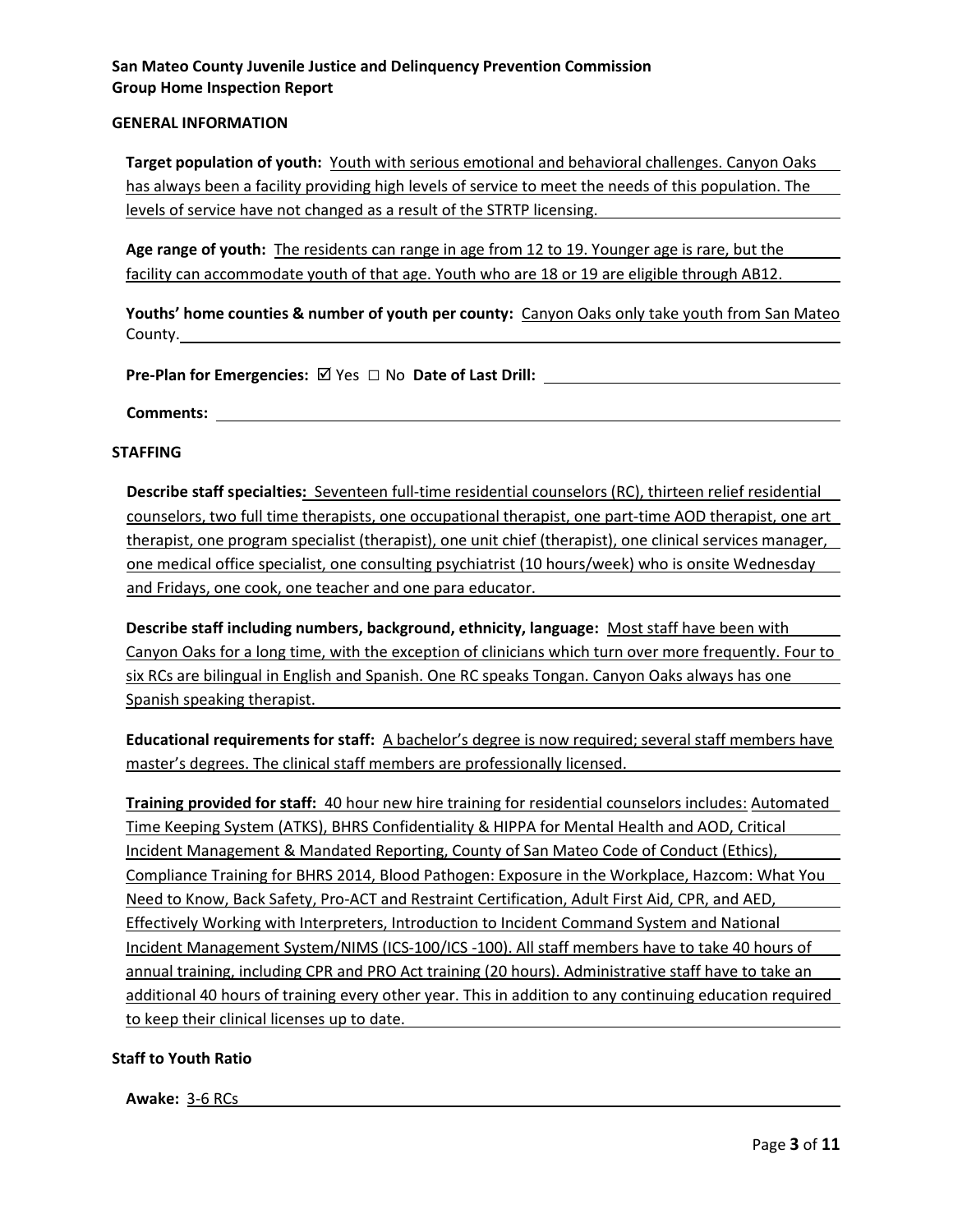Currently: 17 RCs, who work in 8-hour shifts

Sleeping: 3 RCs awake all night

How is staff backup handled during grave-yard shift? The Unit Chief and the Clinical Services Manager are on call 24/7. If there is an incident during the night or if there is an overnight coverage issue they will step in and cover the position.

Describe staff turnover, including frequency and reason: Staff turnover is low among the RCs and administrative staff, most of whom have been at Canyon Oaks for more than 10 years. Most of the turnover is associated with the clinicians, who are often interns. There are a lot of opportunities for clinicians and once they have obtained their necessary hours they often move on.

Describe general staff and youth interactions: We were only able to witness staff and youth interactions during the virtual youth interview section of our inspection. The interaction was casual, comfortable and playful. Canyon Oaks tries to provide therapeutic support for youth. They try to view their interactions with youth through a trauma informed lens taking into account the youth's history. Staff use a lot of redirection and only use crisis intervention techniques as a last resort. They try to make the environment as natural and comfortable as possible. RCs are required to participate in all of the group activities and to act as role models for the youth. There is a lot of play at Canyon Oaks.

## CONDITIONS OF BUILDING AND GROUNDS

Give a general description of the property: One-story facility in a wooded area, next to the fire station. The front gate opens into a courtyard with a poorly maintained lawn area and basketball hoop. Newly painted, bright murals by the youth line two sides. The interior consists of offices, a large dining room (doubles as activity room), remodeled kitchen, and living quarters. Bedrooms are designed for one or two youth.

Give a general description of the main facility including housekeeping and sanitation: The Commission conducted a virtual inspection of Canyon Oaks and were unable to view the physical building and grounds because of COVID-19. The Unit Chief told us that the building and grounds were in good shape. She mentioned that the carpet was replaced and the kitchen was renovated within the last few years. They are currently waiting on a new refrigerator. There is a cleaning company that cleans the building every morning Monday through Friday to vacuum, restock toilet paper and other supplies, etc. Six times a year, three shifts of RCs complete a safety checklist to make sure the building is well-maintained and safe for the youth.

As mentioned in last year's inspection, the outside area is still in need of repair. The grass area still needs to be replaced to give the youth adequate play space outside. New outside improvements include a garden box planted by the youth and a new canopy and patio furniture courtesy of the CARES Act.

**Lawns:**  $\Box$  Acceptable  $\boxtimes$  Unacceptable: As noted by the Unit Chief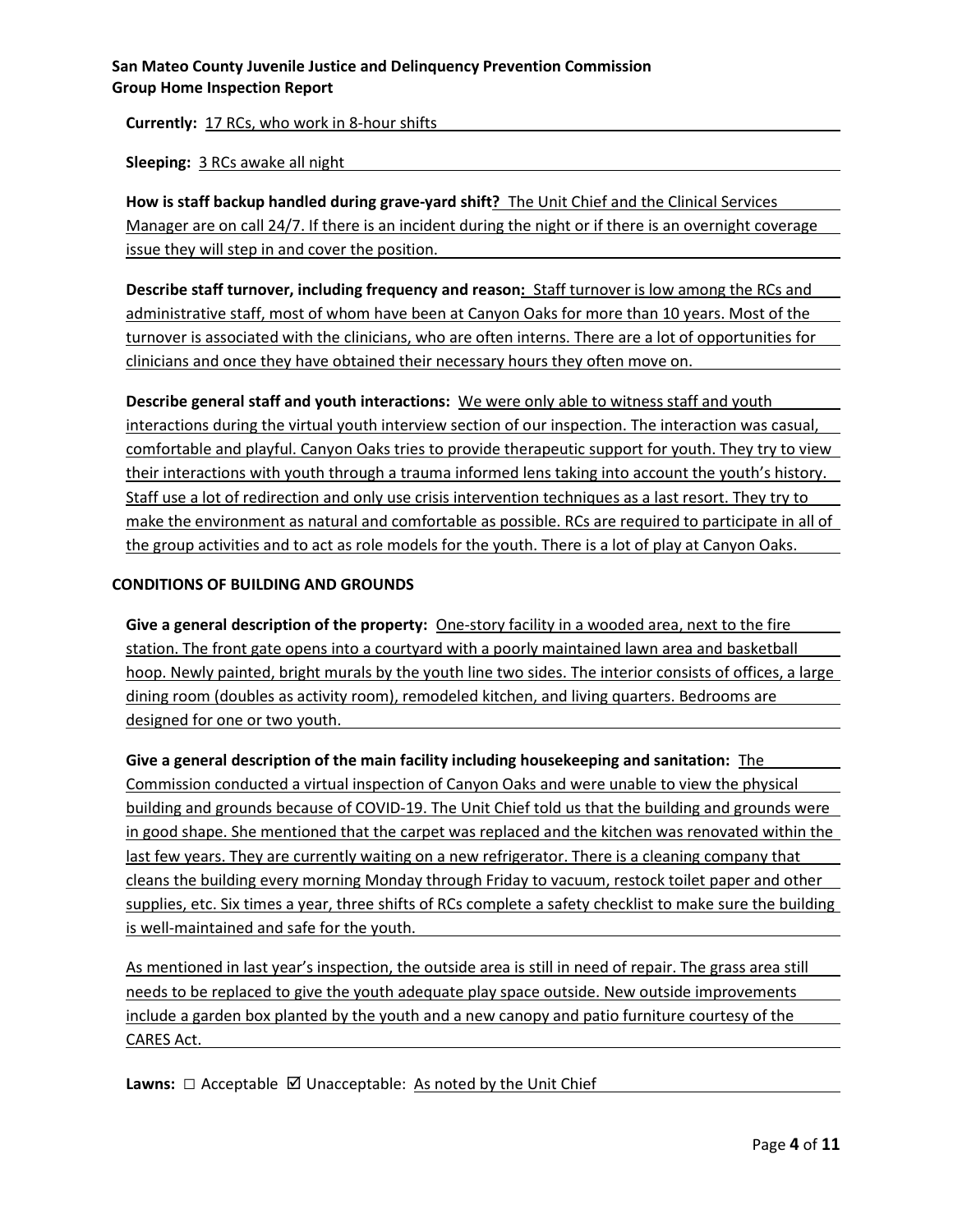| <b>Playing Fields:</b> $\Box$ Acceptable $\Box$ Unacceptable. unknown                                                                                                          |
|--------------------------------------------------------------------------------------------------------------------------------------------------------------------------------|
| Blacktop: □ Acceptable □ Unacceptable: unknown                                                                                                                                 |
| Paint: □ Acceptable □ Unacceptable unknown                                                                                                                                     |
| Roof: $\Box$ Acceptable $\Box$ Unacceptable: unknown<br><u> 1989 - Johann Stoff, deutscher Stoffen und der Stoffen und der Stoffen und der Stoffen und der Stoffen und der</u> |
| <b>Drains and Gutters:</b> $\Box$ Acceptable $\Box$ Unacceptable: $\underline{\text{unknown}}$                                                                                 |
| General Appearance: $\boxtimes$ Acceptable $\square$ Unacceptable: As noted by the Unit Chief                                                                                  |
| <b>Condition of Interior of Building</b>                                                                                                                                       |
| <b>Walls:</b> $\Box$ Acceptable $\Box$ Unacceptable: $\underline{\text{unknown}}$                                                                                              |
|                                                                                                                                                                                |
| Paint: □ Acceptable □ Unacceptable: unknown                                                                                                                                    |
| Floors: $\boxtimes$ Acceptable $\Box$ Unacceptable: New carpet installed within last few years                                                                                 |
| Ceilings: □ Acceptable □ Unacceptable: unknown                                                                                                                                 |
| <b>Drains:</b> □ Acceptable □ Unacceptable: unknown                                                                                                                            |
| <b>Plumbing Fixtures:</b> □ Acceptable □ Unacceptable: unknown                                                                                                                 |
| Air Vents/Heating/Windows: $\Box$ Acceptable $\Box$ Unacceptable: unknown                                                                                                      |
| <b>Smoke Alarms:</b> $\boxtimes$ Acceptable $\Box$ Unacceptable: Per the Fire Inspection dated 12/19/2019                                                                      |
| Storage of Cleaning Fluids/Chemicals: □ Acceptable □ Unacceptable: unknown                                                                                                     |
| <b>Recreation/Sports Equipment:</b> □ Acceptable □ Unacceptable: unknown                                                                                                       |
| Hallways Clear/Doors Propped Open: □ Acceptable □ Unacceptable: unknown                                                                                                        |
| <b>Sleeping Rooms:</b> $\Box$ Acceptable $\Box$ Unacceptable: unknown                                                                                                          |
| <b>Beds:</b> $\Box$ Acceptable $\Box$ Unacceptable: unknown                                                                                                                    |
| Art, Books, Personal Items Allowed in Rooms: <b>Ø</b> Acceptable □ Unacceptable: These items are                                                                               |
| permitted in a resident's room according to the Unit Chief. The Resident Handbook does not list these                                                                          |
| items as contraband or items not permitted in a resident's room.                                                                                                               |

Graffiti Present: □ Acceptable □ Unacceptable: unknown

Ample Blankets: □ Acceptable □ Unacceptable: unknown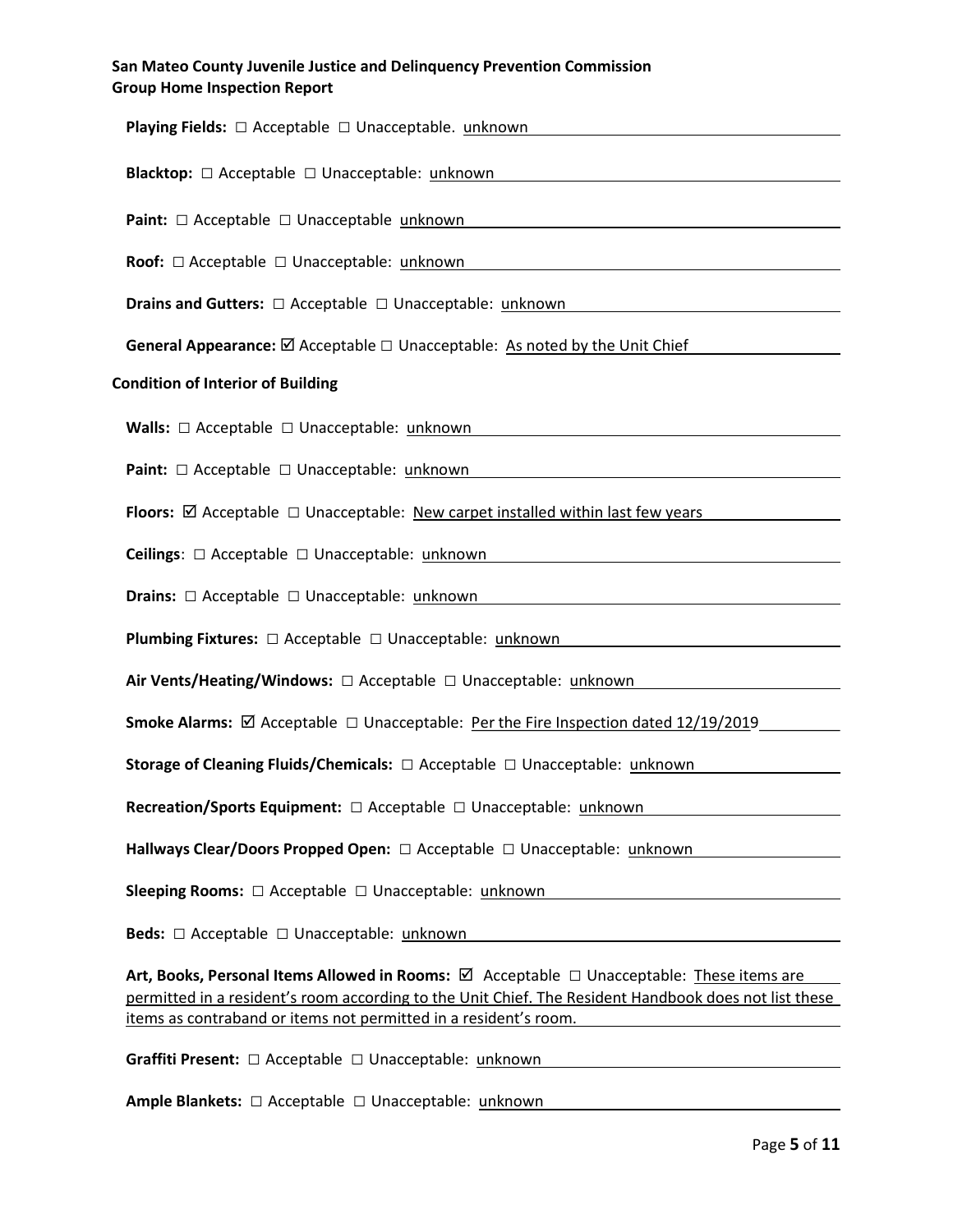Study Area: □ Acceptable □ Unacceptable: unknown

Adequate Lighting: □ Acceptable □ Unacceptable: unknown

Temperature: □ Acceptable □ Unacceptable: unknown

#### PERSONAL APPEARANCE OF YOUTH

Appearance:  $\boxtimes$  Acceptable  $\square$  Unacceptable:

Showers (frequency, privacy, supervised):  $\boxtimes$  Acceptable  $\Box$  Unacceptable: Youth are free to take private showers whenever they want within reason.

Condition of clothing (clean, fit, etc.):  $\boxtimes$  Acceptable  $\Box$  Unacceptable: Youth are free to change their clothing whenever they want within reason.

Clothing appropriate to current weather:  $\boxtimes$  Acceptable  $\Box$  Unacceptable: Youth are provided clothing for appropriate season if they cannot afford to buy any themselves.

Comments: Youth seem to be provided adequate clothing and hygiene. None of the youth we talked to expressed any complaints in this regard.

#### YOUTH ORIENTATION

What is the intake process for the facility? Youth are referred to Canyon Oaks by social workers or Probation officers. Once referred, staff make themselves available to explain the rules and programs at Canyon Oaks. Clinicians and counselors work to make pre-appraisal plans and crisis plans before the youth arrives at the facility. Once at the facility, Youth are given the residents handbook and intake packet which lays out the house rules and grievance procedures.

Are youth oriented to the house rules and procedures?  $\boxtimes$  Yes  $\Box$  No Explain: Yes, they are given a handbook with rules and procedures.

Are house rules and grievance procedures posted?  $\boxtimes$  Yes  $\Box$  No Explain: Yes, in the handbook

What is in place to ensure that these rules and procedures are understood by youth? Counselors make themselves available to youth who may have questions.

Are clothing and possessions inventoried on arrival and departure? How are youth's clothing and possessions protected or stored? Upon arrival at Canyon Oaks, youth are required to fill out an "Inventory Sheet" recording all personal items they bring with them to the facility. A staff member will review the youth's inventory sheet to confirm its accuracy. Any items rendered unsafe and/or inappropriate will be stored by staff in a locked cabinet for safe keeping. Each youth also has a personal storage box for small items like snacks, personal electronics (excluding cell phones), etc., which is locked in the "personals" closet for safe-keeping.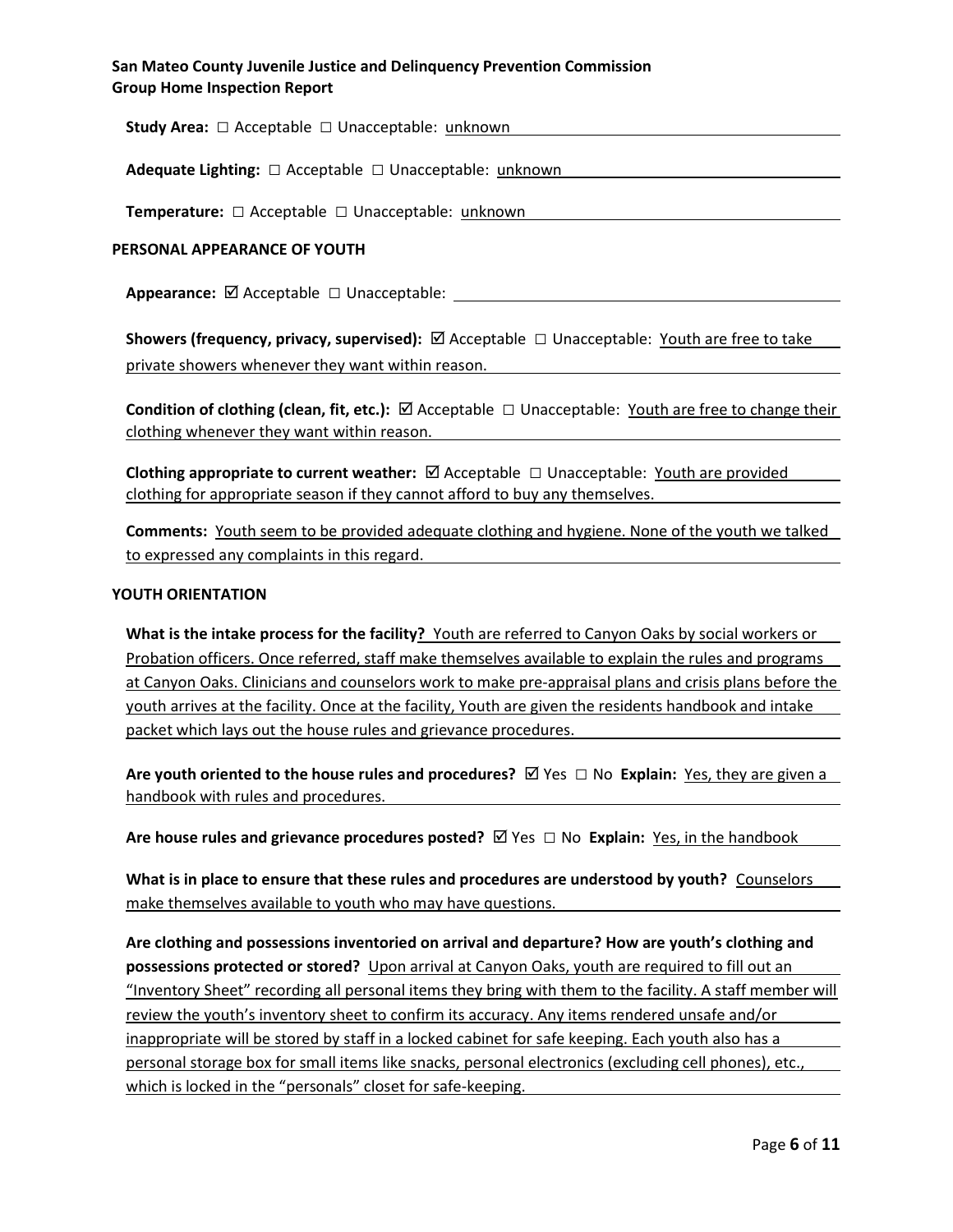Interviewed Youth:  $\boxtimes$  Yes  $\Box$  No Details: We talked to three different youth, all of whom seemed lively and energetic and were generally positive about their experience at Canyon Oaks. They all said that they felt staff treated them fairly and that the facilities were good. All three youth expressed complaints about the food saying that it could be bland and repetitive. They also felt that that the "color system" could be unreasonable at times and felt that staff did not give them enough freedom. Overall, the Youth expressed their appreciation of Canyon Oaks and felt that they were learning and growing.

#### MEALS/NUTRITION

Kitchen:  $\boxtimes$  Acceptable  $\Box$  Unacceptable: The kitchen is staffed by a private chef who cooks meals. They are waiting for the delivery of a new refrigerator.

Do the youth share in preparation of meals?  $\boxtimes$  Yes  $\Box$  No: There are culinary classes that allow youth the opportunity to participate in meal preparation.

Are meals served family style?  $\Box$  Yes  $\Box$  No:  $\Box$  No.  $\Box$  No.  $\Box$  No.  $\Box$  No.  $\Box$  No.  $\Box$  No.  $\Box$  No.  $\Box$  No.  $\Box$  No.  $\Box$  No.  $\Box$  No.  $\Box$  No.  $\Box$  No.  $\Box$  No.  $\Box$  No.  $\Box$  No.  $\Box$  No.  $\Box$  No.  $\Box$  No.

Are youth permitted to converse during meals?  $\boxtimes$  Yes  $\Box$  No:

Are staff present and supervising during meals?  $\boxtimes$  Yes  $\Box$  No: Staff are supposed to eat meals with the youth.

Are weekly menus posted?  $\boxtimes$  Yes  $\Box$  No: Menus are posted monthly.

Are servings ample, nutritious, appetizing?  $\boxtimes$  Yes  $\Box$  No:  $\Box$ 

Weaker youth protected from having food taken from them?  $\boxtimes$  Yes  $\Box$  No:

Are snacks and beverages available?  $\boxtimes$  Yes  $\Box$  No: Snacks are available at 10:10am, 2:30pm and 8:00pm.

How does the facility meet special nutritional needs? Special dietary needs are discussed with the psychiatrist and communicated to the cook. They are posted in the kitchen.

Length of time allowed to eat? 30 minutes

Mealtimes (no more than 4 hours between meals, breakfast to dinner, without a snack).

Breakfast: served until 8:15am Lunch: 12:10pm-12:40pm Dinner: 5:00pm-5:30pm

Comments: Cereal is available at the 10:10am break if breakfast is missed.

MEDICAL AND MENTAL HEALTH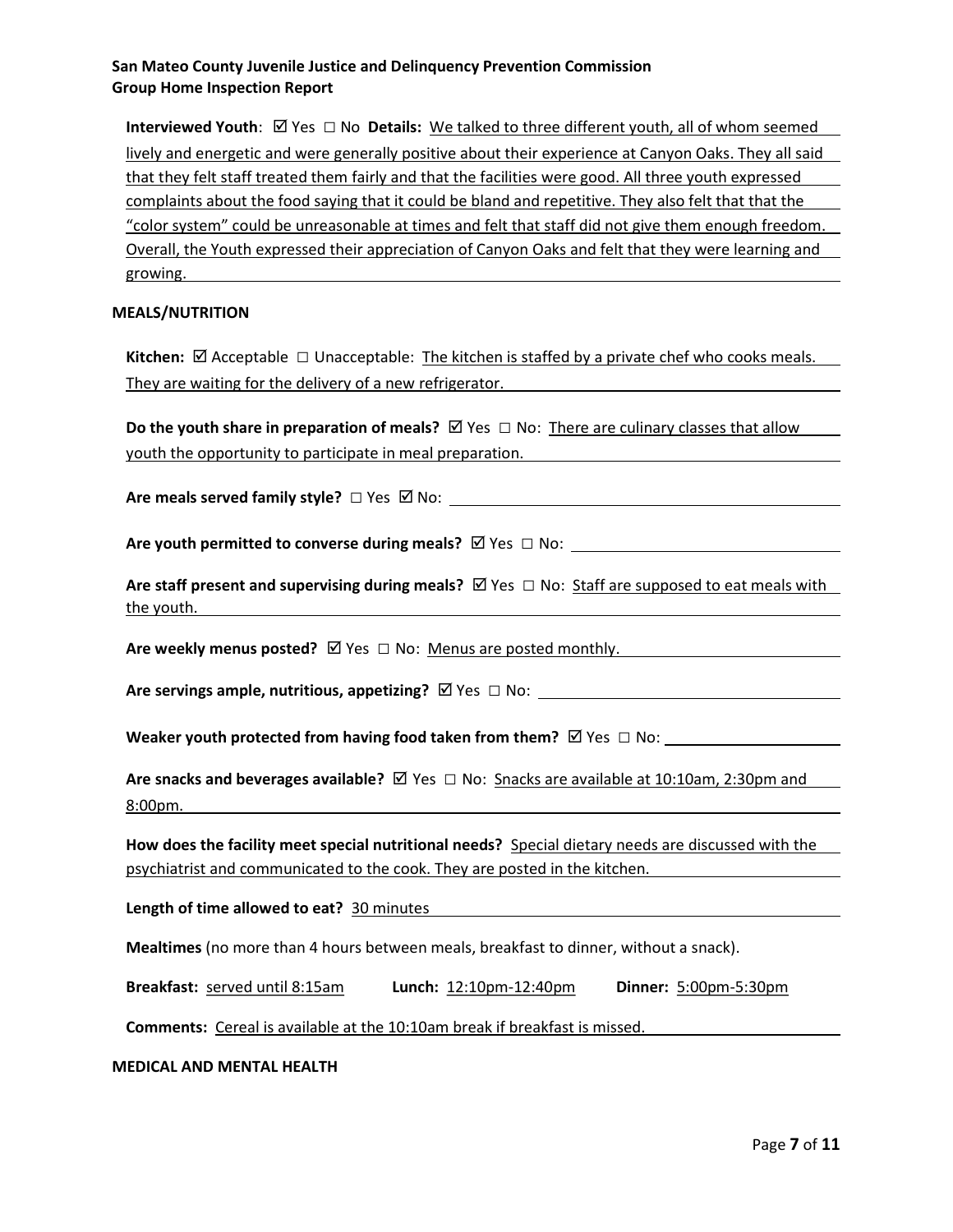Access to Medical Services:  $\boxtimes$  Acceptable  $\Box$  Unacceptable: Upon intake, the Medical Office Specialist makes appointments for a physical, eye exam and dental appointment. If the resident doesn't have Kaiser or any other private insurance, then the resident will be seen at San Mateo Medical Center for their general physician appointments. Follow-up medical/dental appointments will be scheduled annually or as medically indicated. If a resident wants to request an appointment, they can let any Residential Counselor know and they will assist the resident in discussing their needs with the Medical Office Specialist so that an appointment can be made if necessary.

Access to Mental Health Services:  $\boxtimes$  Acceptable  $\Box$  Unacceptable: Mental health services provided at Canyon Oaks include the full-day Intensive Mental Health Services Intensive Program, Dialectical Behavioral Therapy group meetings, individual and family counseling, and access to a Behavioral Health and Recovery Services (BHRS) psychologist as needed. The Canyon Oaks psychiatrist meets with the youth regarding their medications and is available for consultation with the youth on Wednesdays and Fridays. Specialty mental health services are provided through the Health Plan of San Mateo with BHRS. For Medi-Cal eligible youth, Canyon Oaks can make a referral for Therapeutic Behavioral Services with a contracted agency for additional behavior coaching. Social work staff would provide case management to link services for the youth.

Individual Counseling:  $\boxtimes$  Acceptable  $\Box$  Unacceptable: Each youth is provided a minimum of one hour of individual psychotherapy per week. Additional psychotherapy sessions are offered on an as needed basis depending on emergent needs and phase of treatment, reflective of the youth's needs as indicated in their Needs and Services Plan and their BHRS treatment plan.

Group Counseling:  $\boxtimes$  Acceptable  $\Box$  Unacceptable: Each youth is provided a minimum of one hour of family therapy per week.

Substance Abuse Counseling:  $\boxtimes$  Acceptable  $\Box$  Unacceptable: There is a part-time AOD counselor who can provide services to any youth who needs it.

## PROGRAMS

Recreation (type, amount, etc.):  $\boxtimes$  Acceptable  $\Box$  Unacceptable: While there have been Covid-19 related restrictions to access to recreational activities, youth still have a wide selection of recreational opportunities. Many of the youth enjoy hiking the many trail heads that are located within walking distance of the facility. The facility does have outdoor play space with a basketball hoop, but there is room for some maintenance and development for it to be fully utilized for recreational activities. Youth have access to board games, puzzles, video games, cards, TV/movies and other similar indoor recreational activities. Recreational activities like outings to libraries, community centers, and events will return when appropriate. Recreational activities involving outside staffing (ex. yoga) are also currently suspended because of Covid-19.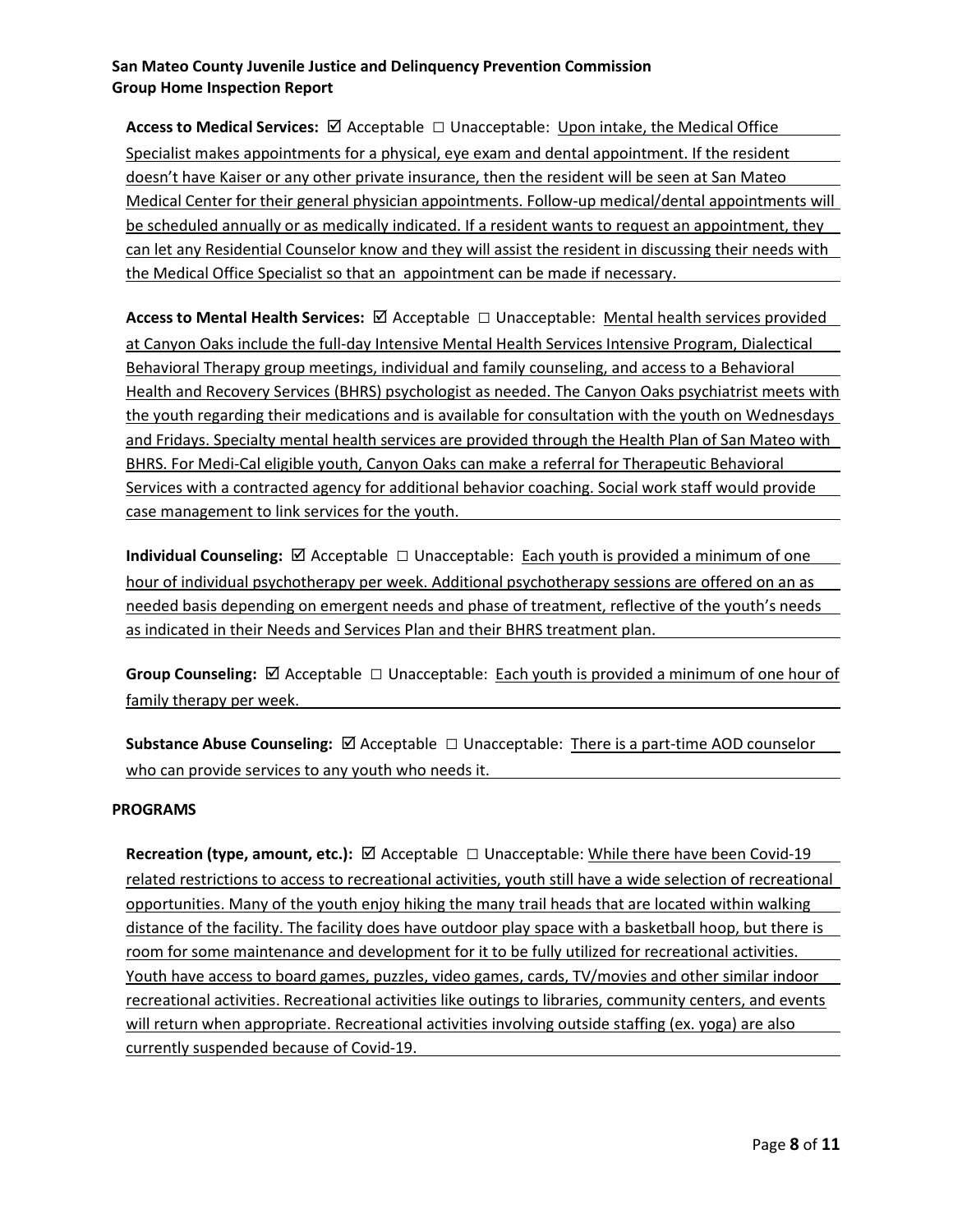Exercise (daily schedule, amount, etc.): ØAcceptable □ Unacceptable: Exercise opportunities have been limited by Covid-19 restrictions. Usually youth would be able to be taken to a track, park, etc. As mentioned above, outside providers for activities like yoga are currently restricted. The facility has considered a virtual replacement for classes like yoga, but are not sure they would be as engaging or effective for the youth. Currently exercise is mainly from daily hikes and recreational play time outside.

Access to Religious Services:  $\boxtimes$  Acceptable  $\Box$  Unacceptable: Staff will take youth to a service of their choosing, if requested. Staff looked into having an outside provider come into the facility, however, there did not seem to be enough of an interest from the youth.

Victim Awareness Classes:  $\boxtimes$  Yes  $\Box$  No: <u>Not as curriculum, but could be used as part of group and</u> individual sessions. Particularly during individual sessions if it were appropriate for the individual's treatment plan.

Gang Awareness Classes:  $\square$  Yes  $\square$  No: This is not generally applicable for Canyon Oaks youth, but, if necessary, would be tailored into treatment plan.

Sexual Harassment Classes:  $\Box$  Yes  $\Box$  No: No stand-alone class, but this is a very frequent and recurring topic of group sessions.

Parenting Classes: □Yes **Ø No: Very rare, but outside resources are available.** 

**Vocational Classes:**  $\Box$  Yes  $\Box$  No: No set classes. There is a full-time occupational therapist who works with the youth to prepare them for potential entry into Workability program or to enter the community workforce. They work on resume building, skill development, career interests, etc.

Work Program:  $\boxtimes$  Yes  $\Box$  No: Ability to work on site at Canyon Oaks and out in the community. Staff transport youth to and from work and monitor their progress.

Internet Access: Internet access is limited to the school facility and only during school hours. This is by design as some youth may have an internet addiction or could use the internet to engage in unsafe behaviors. Cell phones are kept with a resident's other personal possessions in a locked cabinet. Use of cell phones is supervised.

## YOUTH DISCIPLINE

# Describe the discipline process of youth:

Canyon Oaks utilizes instances needing behavioral control and discipline as opportunities for therapeutic intervention. Types of therapeutic intervention include: signal interference; increasing awareness of consequences; offering alternatives/prosocial replacement behaviors; using staff proximity; ignoring minor misbehaviors; joining the youth's frustration and redirecting; helping youth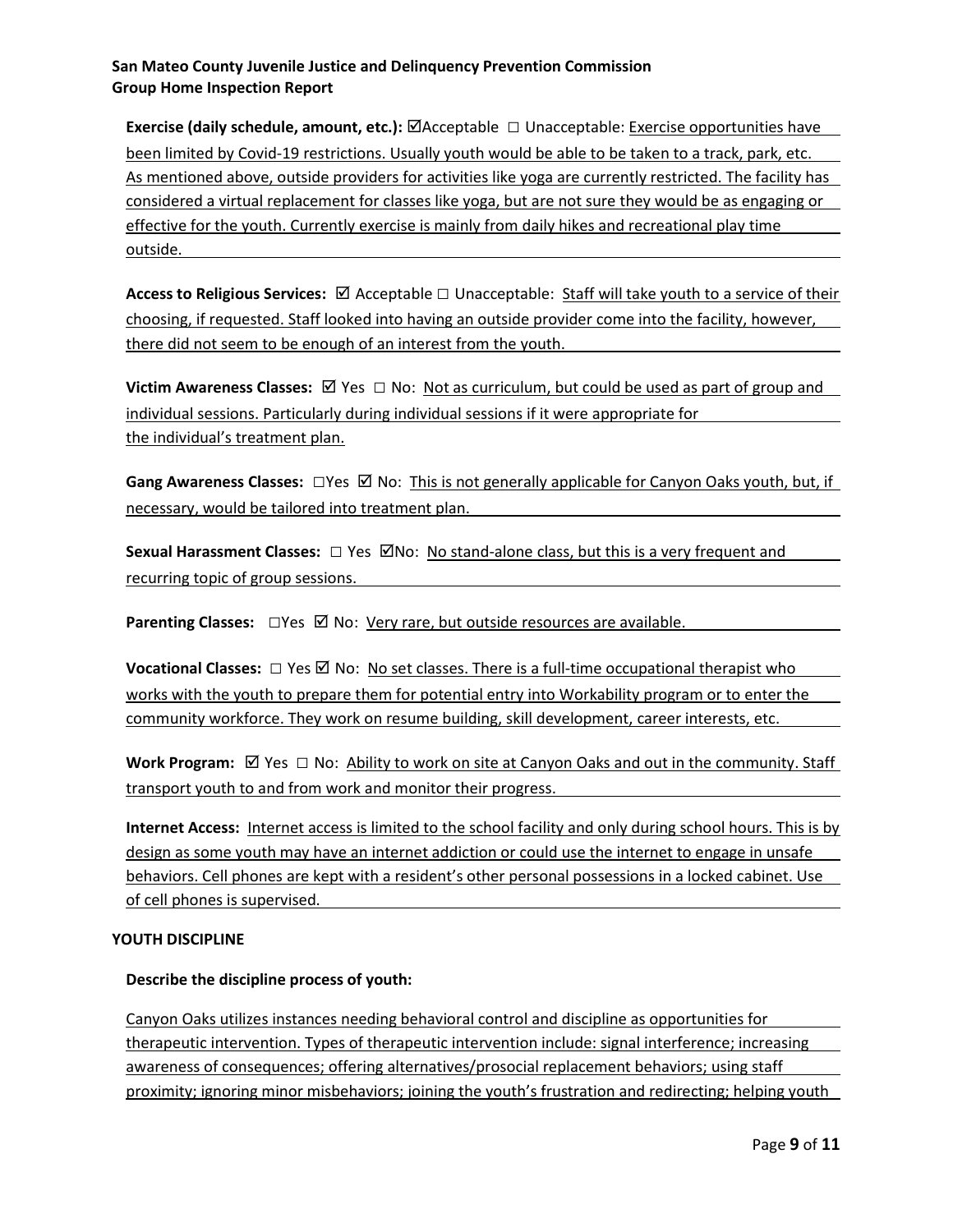overcome hurdles; placing hand gently on youth's arm or back; using directive statements; assigning extra chores; using humor; giving time outs or room time; using one-to-one supervision, protective separation, quite room, and therapeutic holding; addressing at resident group meeting and restricting telephone access. Corporal or unusual punishment, mechanical restraints, infliction of pain, humiliation, intimidation, ridicule, coercion, threat, mental abuse or other actions of a punitive nature, including, but not limited to: interference with the daily living functions including eating, sleeping or toileting, or withholding of shelter, clothing, medication, or aids to physical functioning are not allowed.

Logs are kept for any behavioral incidents. Staff will meet with youth for a debrief of what happened. This debrief could be with the group if multiple people were impacted by the incident. In more serious crisis moments staff will clear the floor and attempt to de-escalate. Staff may offer food, self-soothing, or other non-physical methods to resolve the crisis. Each student has a crisis plan when they arrive. Crisis plan includes what may work, or what does not work, for a particular resident. Crisis plans are open as a draft when residents first arrive and as counselors get to know the youth – then formalized – then updated every 30 days. In extreme circumstances involving the safety of youth in crisis, other residents, or staff, local law enforcement or appropriate agency will be contacted.

Number of Law Enforcement Contacts: 37 in 2019 and 38 in first half of 2020.

Describe interaction with police (Incident Reports): 2019 (numbers are for law enforcement contacts not incident reports): Aggression Counseled 14, Missing Person 11, PES/ Hospital 5, Substance Related 3, Sexual Abuse Report 2, Booked into YSC 2. Jan-June 2020 (numbers for incident reports): Missing Person 25, Aggression Counseled 9, PES/Hospital 9, Sexual Abuse Report 2, Follow-up 2, Booked into YSC 1. Note: Some incidents have multiple incident reports written for one law enforcement contact; thus, the number of law enforcement contacts may be less than number of incident reports.

#### **GRIEVANCES**

Grievance Process:  $\boxtimes$  Acceptable  $\Box$  Unacceptable: To commence the grievance process a resident fills out a form. Any grievance is sent to the staff supervisor. It is recorded, validated with the resident and investigated. The supervisor meets with the client and the staff involved and then meets with all parties together. They continue to meet until the issue is resolved and then log the outcome. Actions taken and the status must be documented within five days. The Community Care License phone number is listed for a resident to call if they find it necessary to follow up. Each grievance is reviewed by the Office of Consumer Affairs.

Number of grievances this year: Six grievances filed from 2019 through June 2020 (Eight dating back to December 2018 provided in documentation).

Trends and/or Comments: Most of the complaints centered around alleged breaches of confidentiality.

#### **COMMUNICATION**

Access US Mail?  $\nabla$  Yes  $\Box$  No: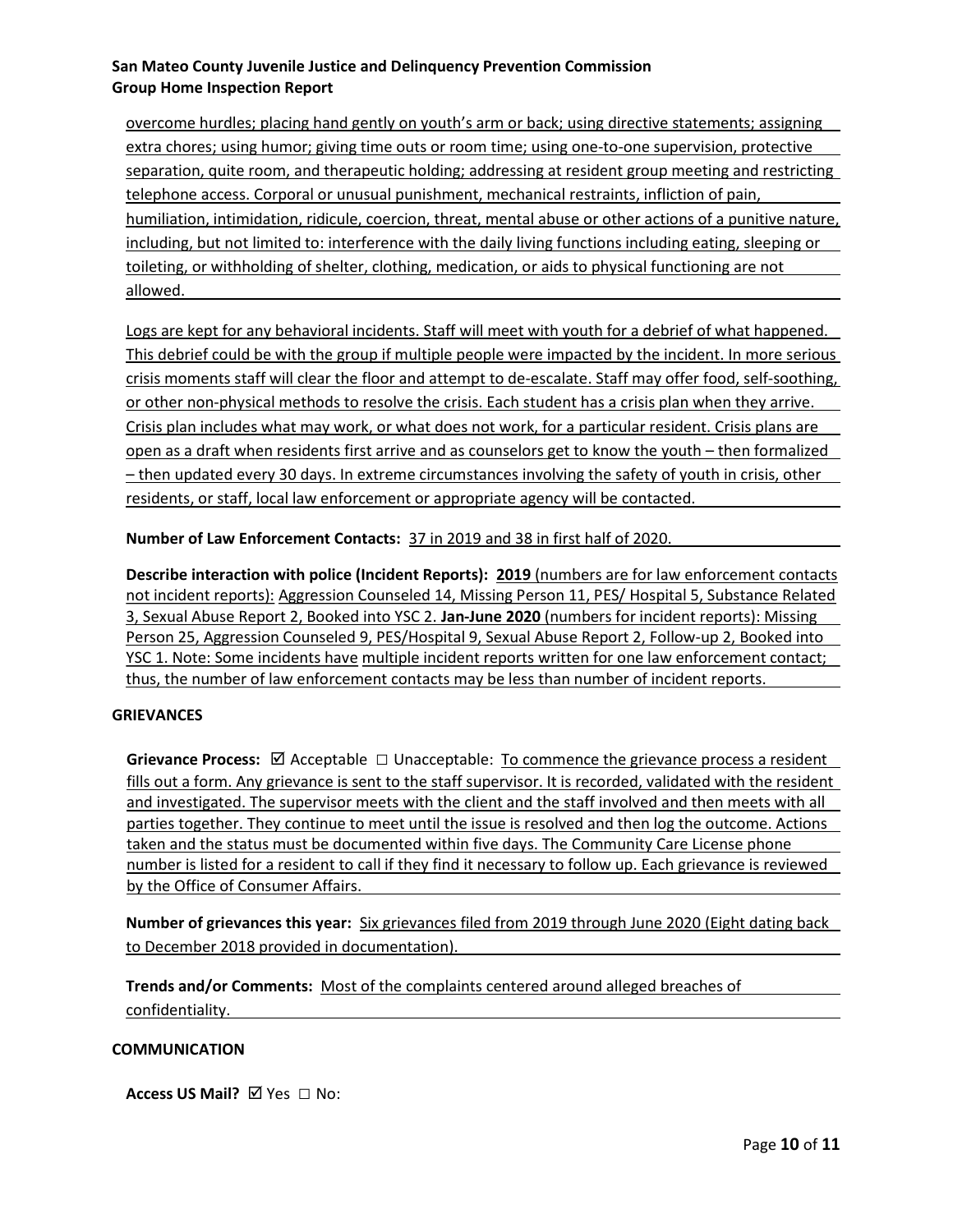Postage Free? Ø Yes □ No

Incoming/Outgoing Mail (screened? Confidential?):  $\boxtimes$  Yes  $\Box$  No: Mail is opened to make sure no contraband or anything inappropriate, but not read.

Access to Telephone?  $\boxtimes$  Yes  $\Box$  No: Typically, youth have phone access from 5-9 in the evening or during break times. The same of the same of the same of the same of the same of the same of the same of the same of the same of the same of the same of the same of the same of the same of the same of the same of the same o

Visiting Schedule: During Covid-19 only facility staff are allowed on site. Case workers started this week, but no other outside persons are permitted. In the absence of Covid-19, normal visitation schedules would be posted weekly.

Do all youth have access to visitations?  $✓$  Yes  $□$  No: Youth are not currently allowed visitors or home visits because of health concerns due to Covid-19. Pre-pandemic, visitation was not restricted at the facility and offsite home visits were only restricted if clinicians or parent/guardian had concerns for the safety and stability of the youth.

Under what circumstances would visitation be restricted? Safety of the youth.

Are visitation logs kept?  $\boxtimes$  Yes  $\Box$  No: Clinicians always maintain logs and notes of visitation in individual client folders.

Adequate Space:  $\boxtimes$  Acceptable  $\Box$  Unacceptable: Visitation can take place almost anywhere at the facility. Residents can show parents/guardians their rooms, but may not have extended visitation in the rooms.

Staff Supervision:  $\boxtimes$  Acceptable  $\Box$  Unacceptable: Staff observe visitations generally and give youth and visitors privacy.

Privacy Provided: Yes □ No:

Games or Activities Provided:  $\boxtimes$  Yes  $\Box$  No: Same recreational materials usually available to residents are available during visitations.

#### Signature of Commissioner(s) preparing this report:

| Debora Telleria | /s/ Debora Telleria   | Date: 9/08/2020 |
|-----------------|-----------------------|-----------------|
|                 |                       |                 |
| Sathvik Nori    | /s/ Sathvik Nori      | Date: 9/08/2020 |
| Doug Winter     | /s/ Douglas J. Winter | Date: 9/08/2020 |
|                 |                       |                 |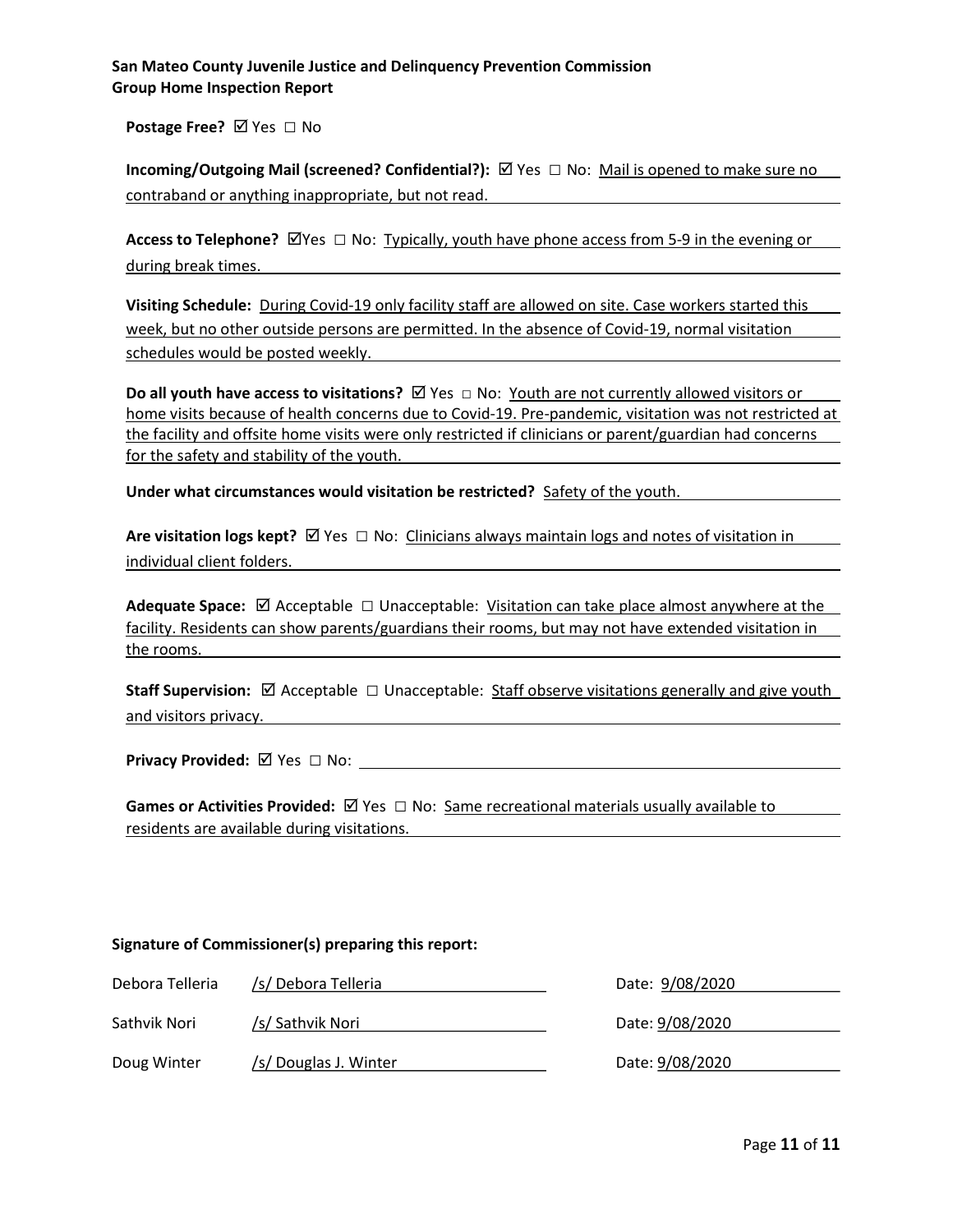# **September 2020 JJDPC Marketing and Communication Strategy**

# **DRAFT**

# **Project Description and Goals**

Develop a marketing and communications strategy to broaden awareness of JJDPC in San Mateo County. This project is intended to create dialog with the community and will develop the overall messaging and tone for JJDPC marketing and communications.

Current Goals and Capabilities:

- To Educate and Increase Awareness:
	- o public meetings
	- o project deliverables (i.e., Parent Handbook)
	- o current materials (Strategic Planning document, Annual Reports, Inspections Reports)
- To Advocate:
	- o Inspection reports
	- o formal letters
	- o liaison relationships
- To Connect:
	- o public meetings
	- o liaison relationships
	- o participation in cross-functional meetings
	- o Inbound communications: email [\(sanmatejjdpc@gmail.com](mailto:sanmatejjdpc@gmail.com)), USPS

**Marketing and Communication Strategy:** Use our current capabilities to (1) communicate clearly about our role in the County; (2) set realistic expectations of how we support our mission; (3) respond to the inputs we solicit from our target audience. Fill the Marketing/Communication Coordinator position on the JJDPC to coordinate and oversee projects to upgrade our current capabilities.

- Communicate clearly about our role:
	- o Develop an elevator pitch directed toward primary audience
	- o Create commissioner bios
	- o Prepare a packet for commissioners prepping for external meetings
	- o Upgrade the JJDPC/probation web site with more content
- Support our mission:
	- o Ask the public what topics should be discussed at the monthly JJDPC meetings (requests for input would be on the web site and communication through sanmateoiidpc@gmail.com)
	- o Reach out to targeted stakeholders for input and participation (requests would be made by e-mail using targeted templates)